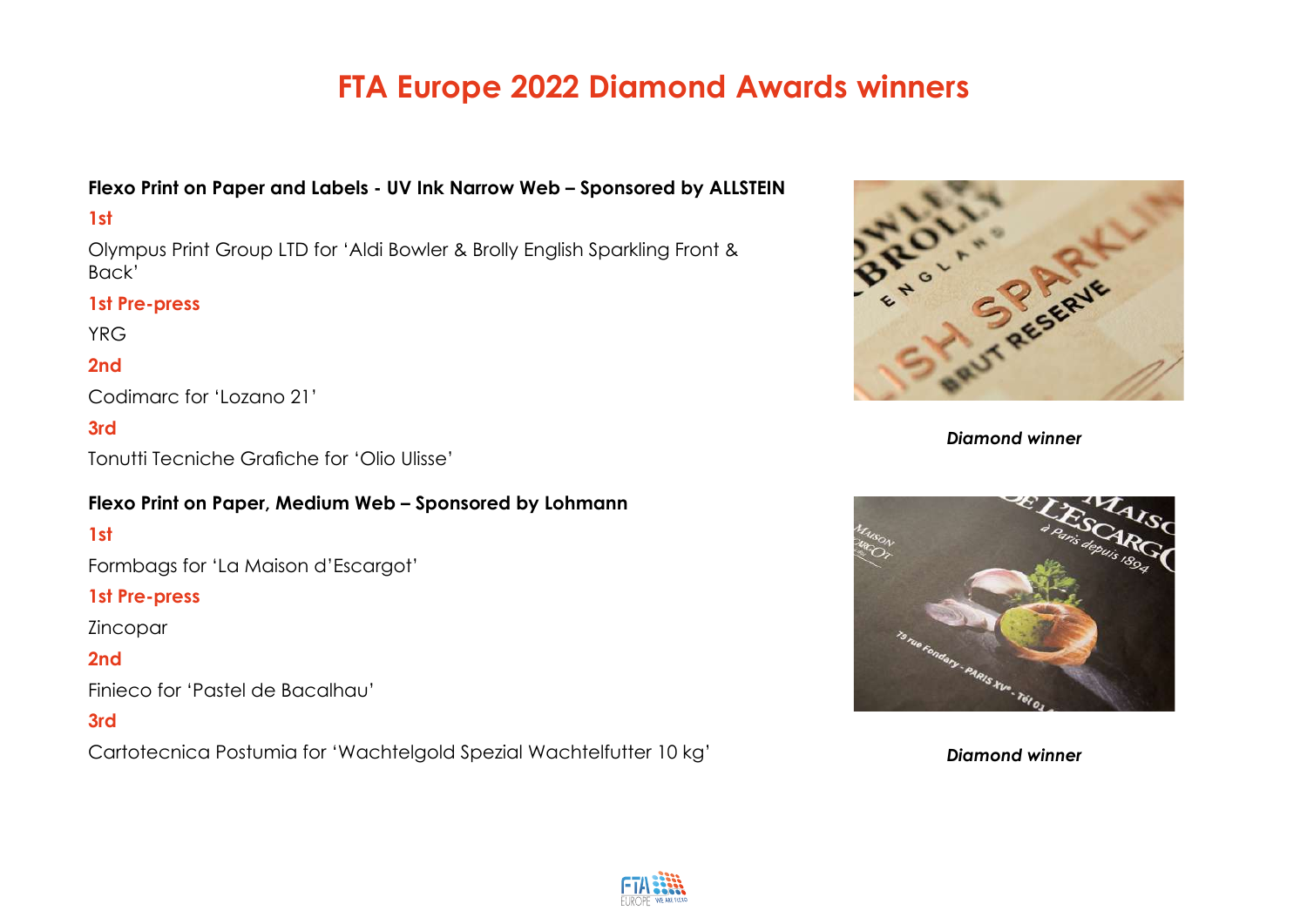## **Flexo Print on Paper, Wide Web – Sponsored by Uteco**

## **1st**

Industrial Bolsera for 'Perrier & Juice / Perrier & Up Vittel'

## **1st Pre-press**

AG Papera

# **2nd**

DS Smith Packaging Belper for 'Oreo Spooky Heads 48 CT Box Tray'

## **3rd**

Graphic Packaging International for 'Jillz Raspberry Sparkling Cider'

#### **Flexo Print on Paper, Super Wide Web / Preprint – Sponsored by Re**

## **1st**

Smurfit Kappa CRP Pre Print & Coatings for 'Coors Light 20 Pack 2021 VBI'

#### **1st Pre-press**

Schawk!

## **2nd**

Felco Preprint for 'De Jong Verpakkingen - Westfalia Avocados'

## **3rd**

DS Smith Packaging Velin for 'Bonneval'



*Diamond winner*



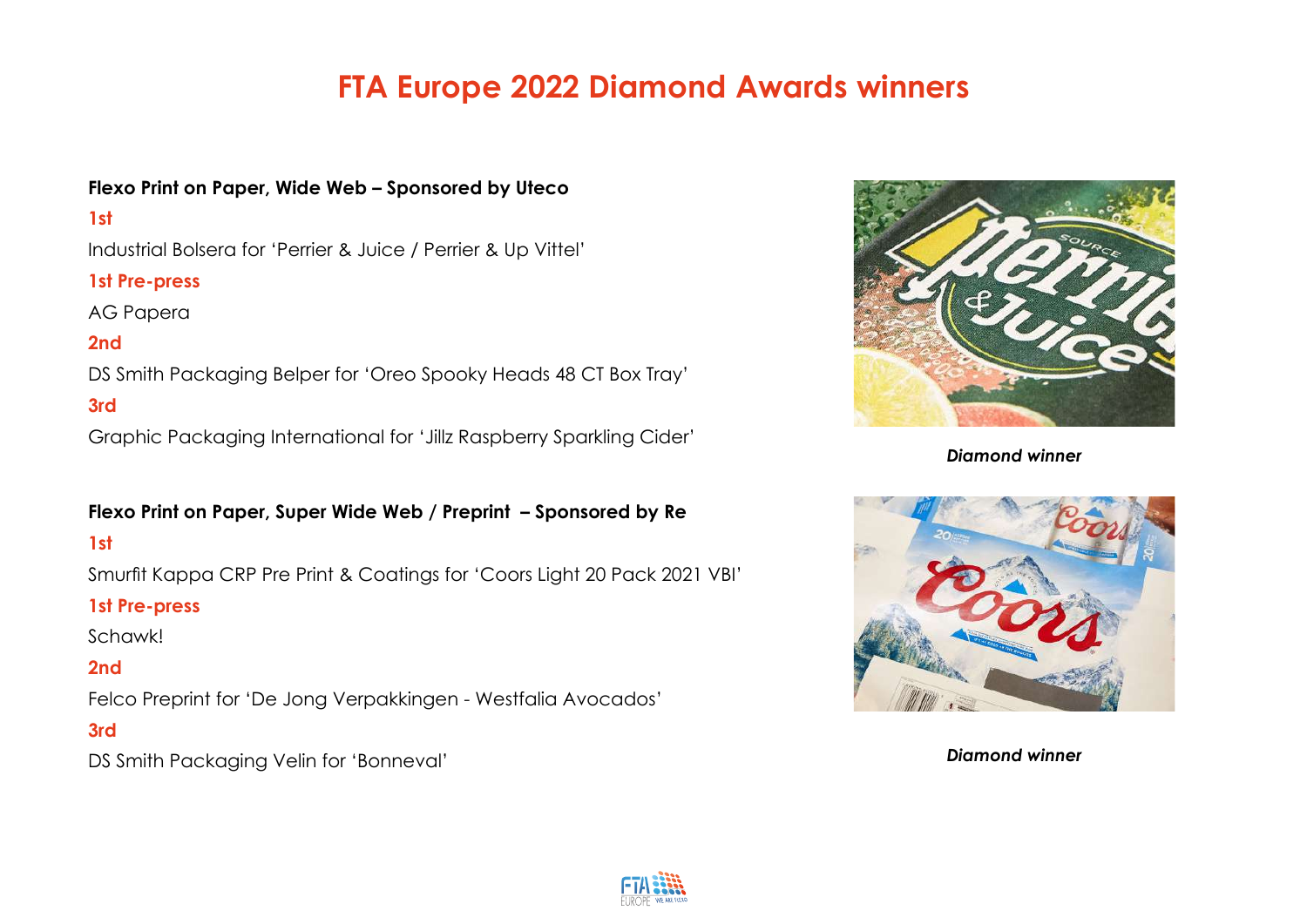## **Flexo Print on Film and Labels - UV Ink Narrow Web – Sponsored by tesa**

## **1st**

Grafiche Pradella for 'Car Wash 1000ml'

## **1st Pre-press**

Flexolution

## **2nd**

Minova Labels for '44 Gatti'

## **3rd**

Etikettendrukkerij Noord Nederland for 'Therme - Ibiza Flow Body Butter'

#### **Flexo Print on Film, Medium Web – Sponsored by Windmöller & Hölscher**

## **1st**

Coveris Burnley for 'M&S All Butter Belgian Chocolate Chunk & Hazelnut Cookies'

#### **1st Pre-press**

Pulse Media

# **2nd**

Inplacsa for 'El Corte Ingles - Arroz Tres Delicias Con Marisco'

## **3rd**

Imball Center for 'Bonduelle'



*Diamond winner*



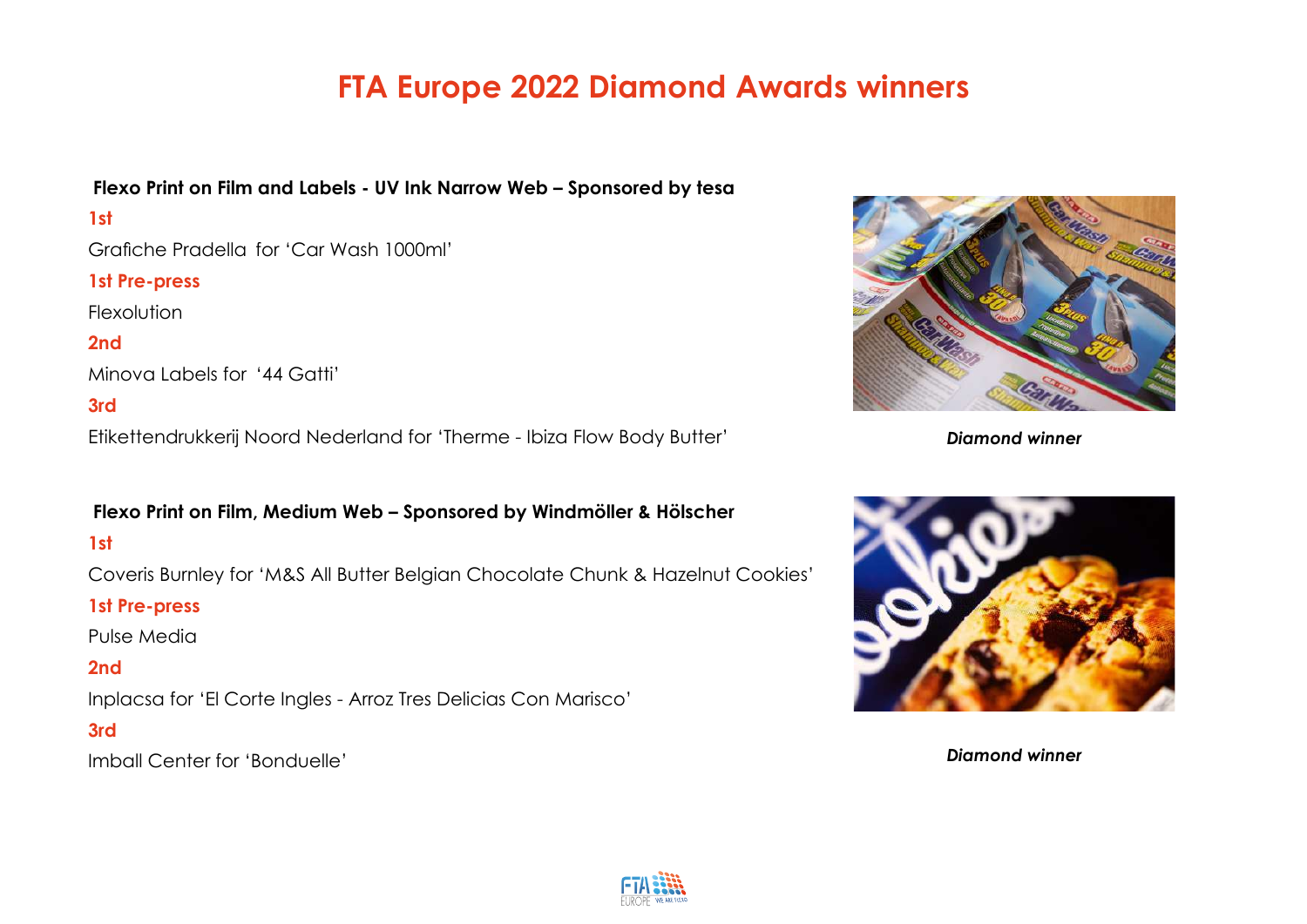## **Flexo Print on Film, Wide Web – Sponsored by DEC IMPIANTI**

## **1st**

CPC Fina Flexibles for 'Croquetas de Jamón y Setas'

## **1st Pre-press**

Janoschka

## **2nd**

Interflex Group Sunderland for 'Pedigree Schmackos Christmas'

## **3rd**

Saica Flex Buxton for 'Fox's Milk/White/Triple Chunk Cookies'

#### **Flexo Print on Film, Laminated – Sponsored by Koenig & Bauer Flexotecnica**

**1st** 

BPK Packaging for 'Fine Avena Powder - Biscotto Cookie and Chocolate'

#### **1st Pre-press**

ZDUE

## **2nd**

Flex Packaging Al for 'Prosciutto Cotto Napoleone'

**3rd**

Gascogne Sacs for 'Faunakram Breeders Club'



*Diamond winner*



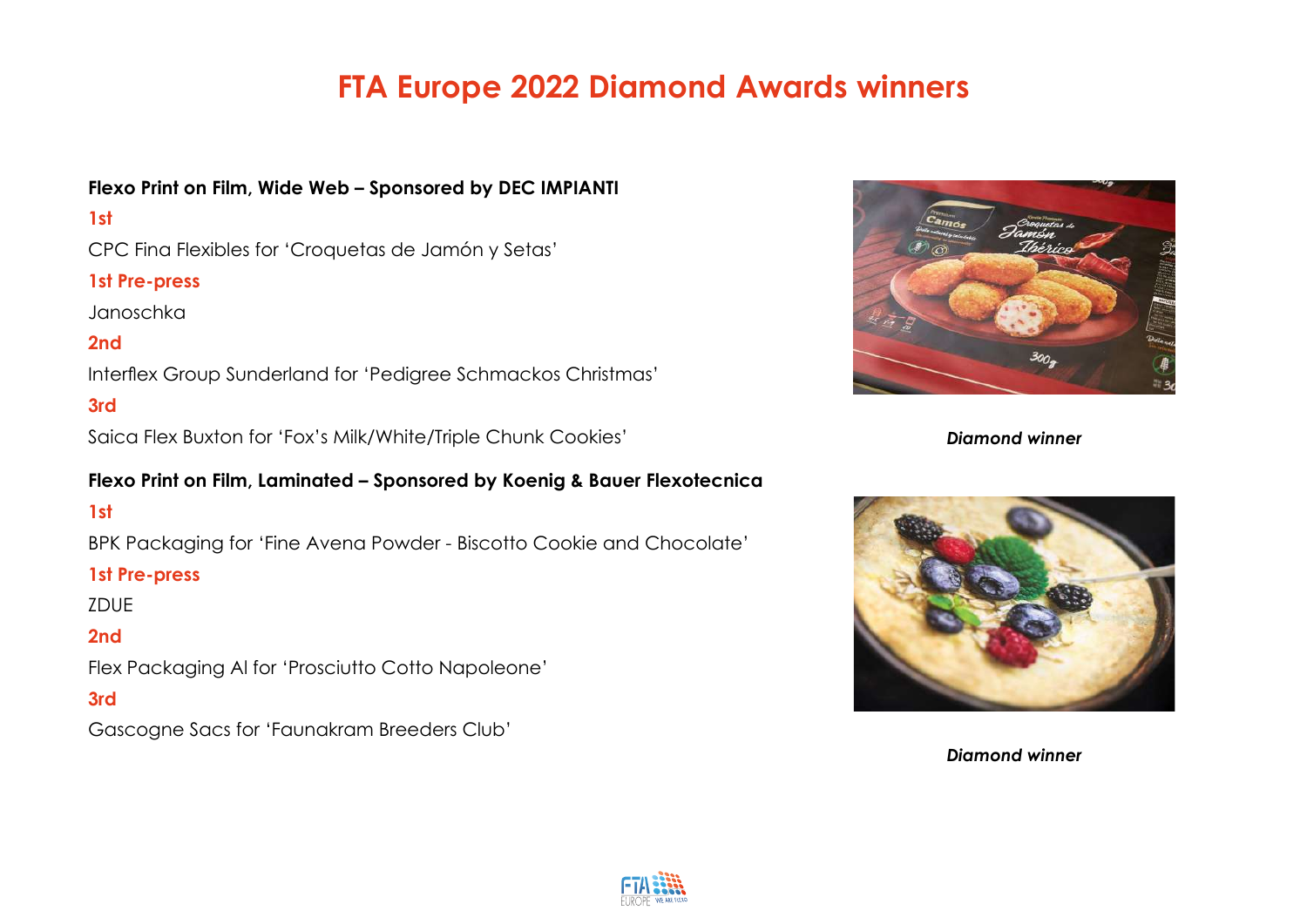## **Corrugated Post Print, Coated – Sponsored by Bobst**

## **1st**

Trevikart Progest Group for 'Pizza Pepsi Cola Max'

## **1st Pre-press**

ZDUE

# **2nd**

International Paper Valls for 'Monix'

## **3rd**

DS Smith Packaging Launceston for 'Numatic Henry XL Plus'

## **Corrugated Post Print, Uncoated – Sponsored by I&C Gama Group**

# **1st**

Scatolificio Ceriana for 'Aurilis Group Italia - SC51 Scatola Portabici Green Valley'

#### **1st Pre-press**

Carminati & Guizzardi

# **2nd**

Smurfit Kappa MNL Golfkarton for 'Remia Natural Frituurolie'

#### **3rd**

Scatolificio Ondulkart for 'Ornella Bellia Rif Bicicletta e Pesci'



*Diamond winner*



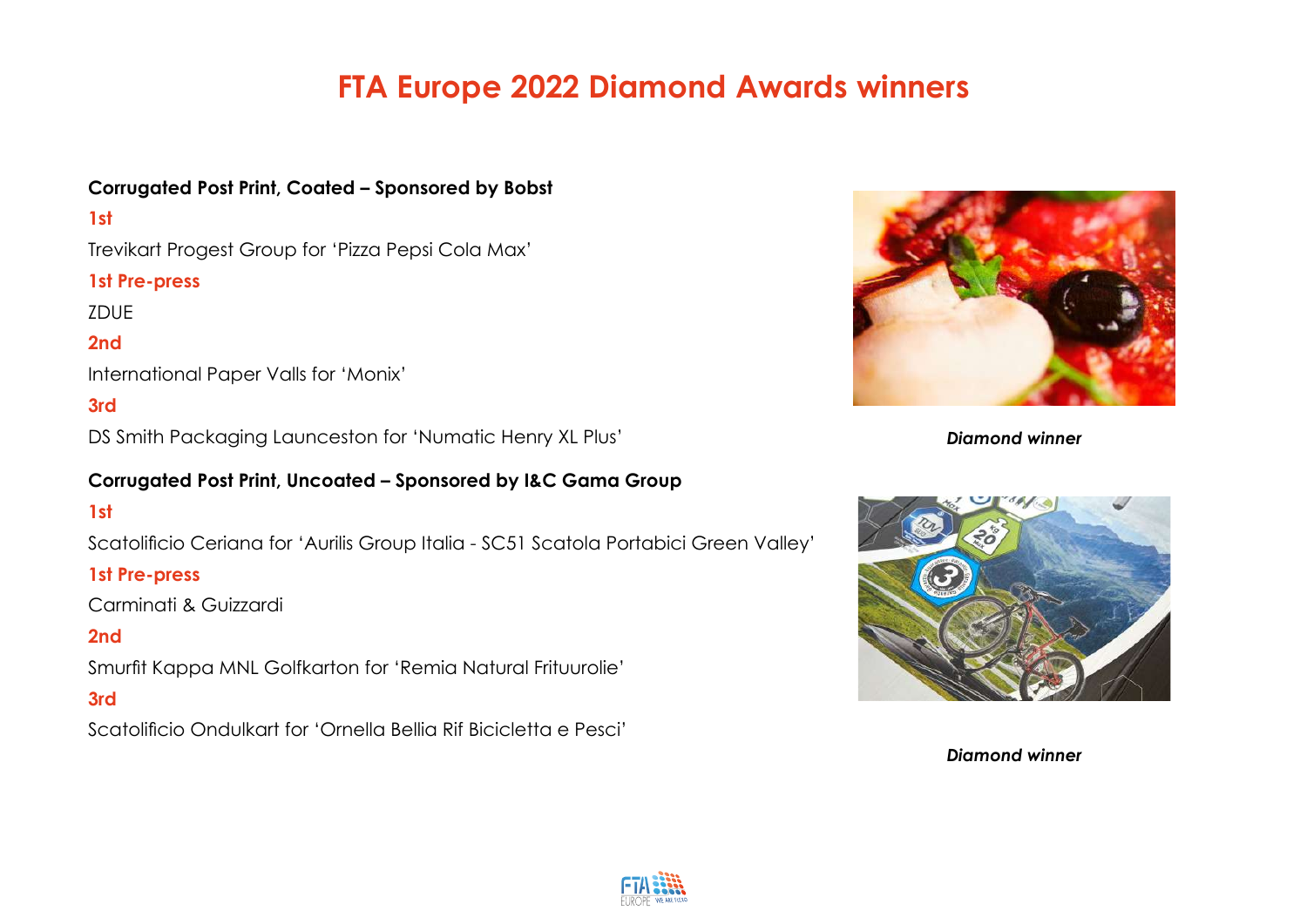#### **Creative Use of Flexo and Innovation – Sponsored by 3M**

#### **1st**

Sleever International for 'Alliance Alsace Cave du Turckheim Cousu Main W.Arlotti 00TD3'

#### **1st Pre-press**

Sleever Studio

## **2nd**

Orbo NV for 'Corny Bakers Tortilla Chips Chili'

#### **3rd**

Flexomed for 'Mesura Azúcar de Caña y Stevia'

#### **Flexo Print on Aluminium – Sponsored by Miraclon**

#### **1st**

Flexomed for 'Hacendado Flan Tocino de Cielo'

#### **1st Pre-press**

Grabalfa

## **2nd**

Effegidi International for 'Halloween Export - Paw Patrol'



*Diamond winner*